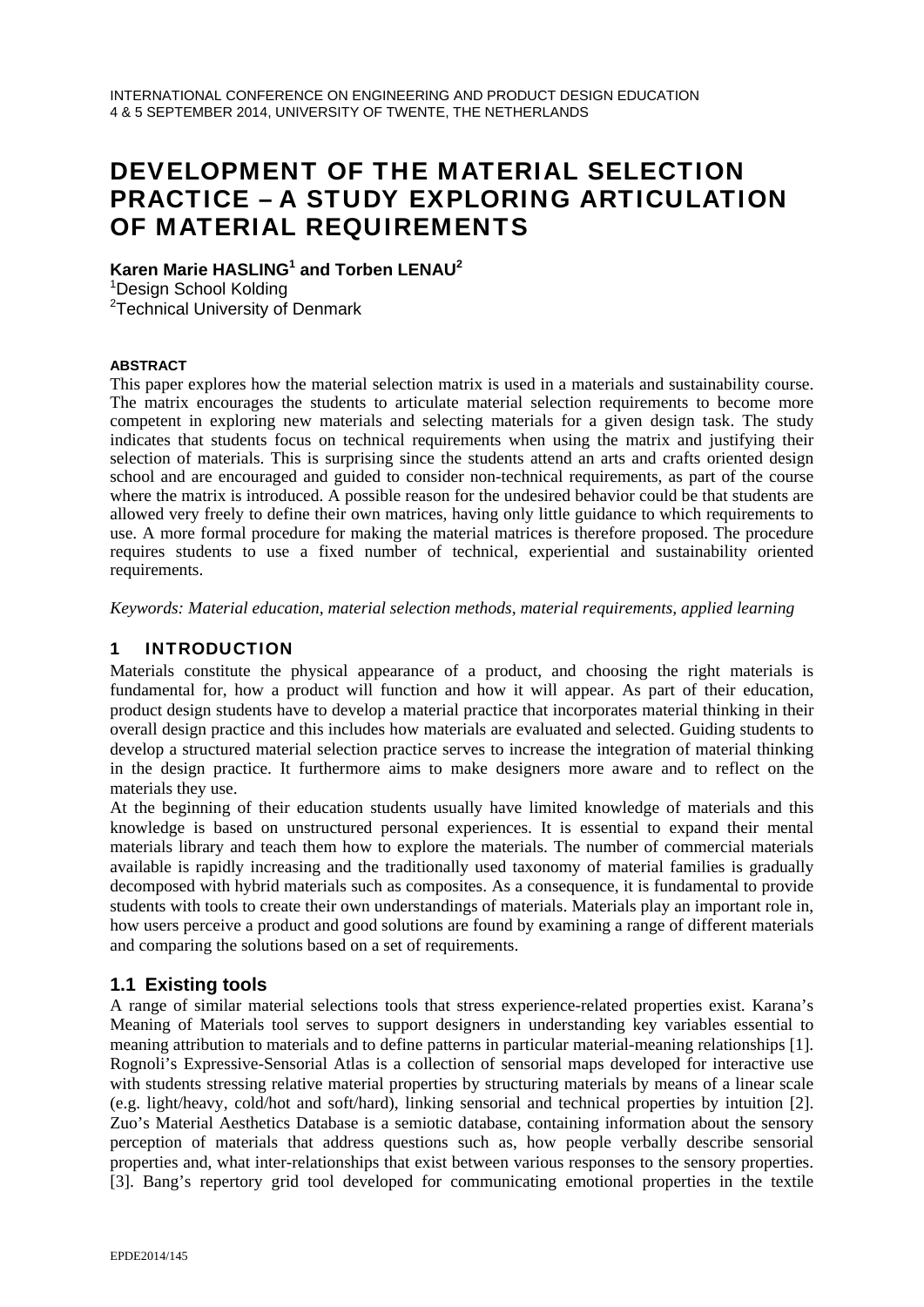industry builds upon the repertory grid as a method facilitating a systematized focus on relevant and available means for designing future textiles and by analytically articulating textile attributes [4]. Van Kesteren has developed three material perception tools focusing on different aspects of userinteraction in materials selection: a picture tool, a sample tool and a question tool proposed to support designers in enriching their materials terminology and understanding materials' sensorial properties [5]. Johnsson et al. proposed to use a predefined vocabulary of aesthetic and perceived attributes to grasp the more intangible requirements in material selection. The vocabulary is used in the more general design teaching at the Technical University of Denmark to train students' articulation of material properties [6].

## **1.2 Different learning approaches**

These tools for exploring material awareness aim to improve the acknowledgement of non-technical properties used in material selection processes in product design. However the tools are all developed and tested on practicing designers, research staff or students from technically oriented design educations. It is acknowledged that the degree of technical orientation is not discrete being either highly technical or crafty, but a continuum space including design education within engineering, arts and craft and to a certain degree business and production. Nevertheless none of the tools directly address students from arts and craft design disciplines.

In Denmark, designers have traditionally been educated from either arts and craft funded design schools rooted in the Bauhaus School tradition [7]–[9] of practice based knowledge construction and reflective and subjective meaning creation as vital factors [10], or technical universities funded in a more behaviouristic learning tradition [11], [12] . Furthermore, whereas arts and crafts design schools have user experience and aesthetics as focal points, engineering programs weigh technical issues high.

# 2 THE MATERIAL SELECTION MATRIX

The basis for discussing the use of technical and experiential properties is the material selection matrix, an educational tool used to identify requirements and choose materials for product design concepts (described in Danish in [13]). The matrix has been used in the Materials  $\&$  Sustainability course for the last five years in different formats, but has not been subject to analysis in terms of its output and how it can be used for developing material courses further. Students are introduced to the tool, first with a lecture on its components, examples of approaches and matrices made by students in previous courses and then with group guidance in, how the matrix can be applied to their concepts. Halfway into the course, students present their preliminary work, where after they improve the matrix, if essential aspects have not been included.

The structure and mindset of the material selection matrix bear resemblances to established decisionmaking models used in design engineering such as quality function deployment matrices [14] and Harris Profiles [15] and can be identified as a modified version of a Pugh evaluation matrix [16]. One axis lists requirements and the other axis lists relevant materials. Materials are graded depending on how well each requirement is met. The procedure in using the matrix is as follows: 1) A concept or design brief is proposed, 2) a number of relevant material requirements are identified, 3) a number of potential materials are identified, 4) materials are given marks for each requirements, 5) the summation of marks gives students an indication of the best applicable material(s). Whereas the Pugh matrix uses +/- -grading with a benchmarking datum, the material selection matrix can be graded in different ways dependent on students' preferences. This is in line with the didactic approach that students should make bad choices based on reflection rather than make good choices based on no reflection. Thus the primary purpose of the material selection matrix is to make students reflect on the requirement and selected materials they base their design on. Furthermore the matrix enables them to perform structured and systematic analyses arguing for choices made.



*Figure 1. Outline of the material selection matrix* 

The matrix is a contextual tool in the sense that it works best if it is used as part of a concrete concept development process. This is beneficial for the design researcher, as it captures the potentials and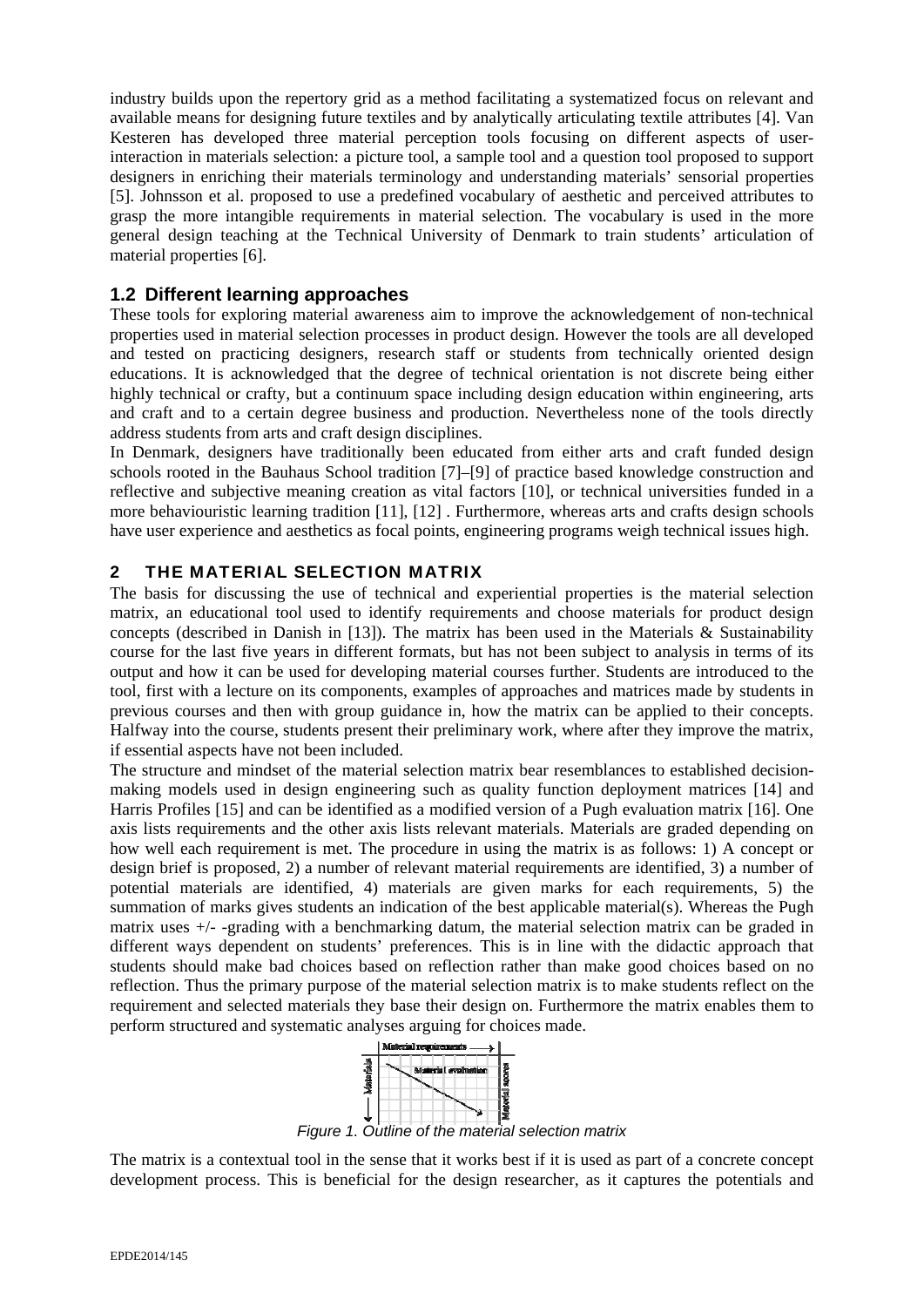barriers for how students approach the tool in a non-interventional learning situation and for the students since it is more likely that they integrate the tool into their design practice. The limitation is that the tool should be used only for understanding and materializing a specific concept in order to make sense.

## **2.1 Description of the study**

The analysis is based on data extracted from matrices of 21 concepts developed by students within three courses in Materials & Sustainability in the fall 2012 (5) and 2013 (16) in combination with observations made during the course. The course is a three-week course on third semester for textile, fashion and industrial design students at Design School Kolding. In 2012 it was a mixed course, while the courses in 2013 were held for respectively industrial design and fashion and textiles design. The course is the last of two fundamental material courses that aim to provide students with fundamental knowledge in materials. Students are working in groups on product design projects stressing issues of sustainable use of materials. During the course students are given supplementary lectures in relevant materials and generic sustainability as well as different exercises to evoke material explorations and material awareness creation.

The matrices were made in the groups and are based on discussions and material investigations within the groups. The time spent on the matrices differs from group to group and depend on, how difficult the students find it, and the complexity of the product.



*Figure 2. Example of a material selection matrix evaluating materials for a tent canvas* 

Figure 2 shows an example of a material selection matrix made by two industrial design students. The matrix evaluates materials for a tent canvas and lists requirements on the horizontal axis and materials on the vertical axis. Nine materials are graded (polyester, nylon, cotton, PLA, Eco-PET, PVC, Spaceloft (Aerogel matt), Tensotherm (PTFE/aerogel sandwich) and LDPE) using seventeen requirements (lightweight, breathability, insulating power, cleaning, dirt repellency, water repellency, recyclability, renewability,  $CO<sub>2</sub>$ -emission (production), free of chemicals, heat resistancy, abrasion resistancy, tensile strength, tearing strength, flexibility, disposal and water consumption). The materials have been marked using a 0-10 scale, with additional comments placed under the marks. The empty column at right is intended for the total score for each material. The red dots do not have any function, besides correcting marks.

## *2.1.1 Modified course curriculum introducing material scales*

In the courses conducted in fall 2013, the curriculum was modified to promote the acknowledgement of non-technical material attributes. This further introduced lectures on material identities, working with online-based material libraries from Innovatheque and Materia and an exercise based on relational semantic mappings.

The exercise stresses the use of non-technical requirements in the matrix and has resemblances to the Sensory Mapping tool used by Rognoli ([2], [17]). The aim of the exercise was to make the students start reflecting upon the diversity of material properties that can be evaluated and that the perception of non-technical characteristics is highly personal. When using a relational scale, students do not have to consider whether properties are measurable or not, and the order of the materials are created by the students' intuition, experience and hands-on investigations.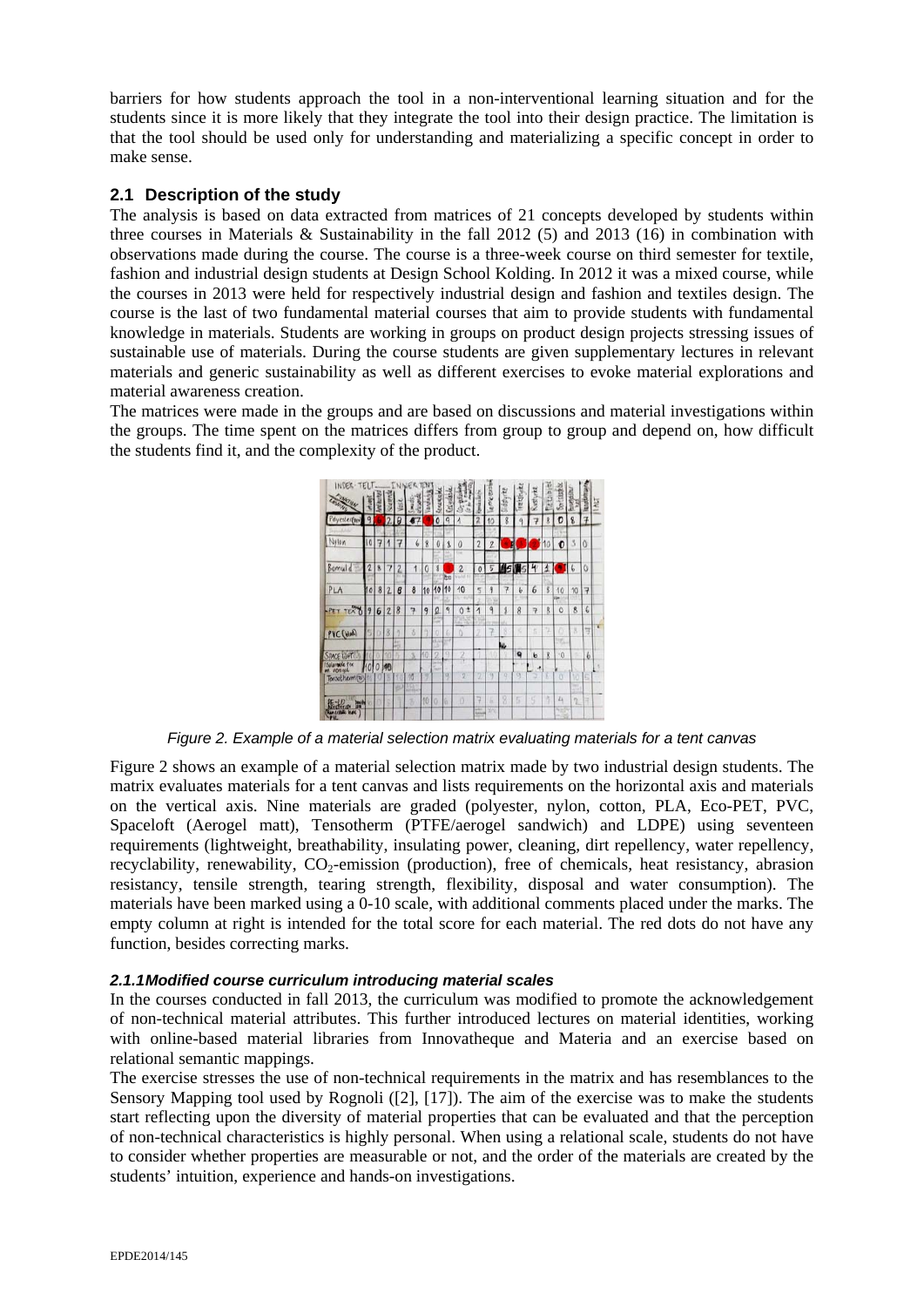



*Figure 3. Examples of material scales made by groups of industrial design (left) and fashion and textile design (right) students as introduction to the material selection matrix* 

In groups of two to four, students were asked to order five or seven materials using five different material properties. The properties were free of choice, but had to include at least one of either technical (objective) or experiential (subjective) properties. When analyzing these properties it was revealed that predominantly technical properties were used and that the group making of the relational mapping stimulated dialogue and discussion. This forced the students to articulate and express subjective believes, and longer discussions were often required in order to agree upon, how materials should be placed.

# 3 FINDINGS FROM USING THE MATERIAL SELECTION MATRIX

Two aspects have been of interest in the analysis of identified requirements: the nature of the requirements and how they are structured. The former is important in order to understand the diversity of requirements being considered in material selection and the latter in order to understand, how students approach this process.

A total of 291 requirements have been identified in the three courses. In table 1 an overview of the requirements identified is given. Of the 291 requirements approximately 120 were distinct; a number that is not definite as some requirements overlap and vary in detailing.

|                                | Groups / components | Requirements       |
|--------------------------------|---------------------|--------------------|
| Mixed course 2012              | 5/6                 | 64 (average 10.7)  |
| Fashion & textiles course 2013 | 9/11                | 131 (average 11.9) |
| Industrial design course 2013  | 47 X                | 96 (average 12.0)  |

*Table 1. Overview of the requirements identified in the course in 2012 and 2013* 

#### *The structure of material selection matrices*

Even though the curriculum changed from 2012 to 2013, no remarkable differences occur in terms of structuring the matrix. Four main trends of characterization of structure appear:

- The majority of matrices show no structure and requirements are seemingly randomly selected and distributed
- Requirements are structured in terms of the product life cycle, grouping requirements in terms of e.g. raw materials, production, use and disposal
- Requirements are divided into functional/technical and sustainability assessments properties
- Few groups (two) have assessed materials using sub-groups containing few non-technical properties

#### *The nature of material requirements*

Even after the course curriculum was modified, the requirements tend to have technical orientation, and less than nine of the 120 distinct requirements can be characterized as non-technical. These are 'softness', 'comfortable', 'nice tactility', 'Aztec-like', Inuit-like', 'smooth', 'patina', 'signalling effect' and 'trend appeal', A larger fraction (30-35 requirements dependent on how sustainability is approached) accounts for sustainability issues, typically combined with a product life cycle structured matrix. Examples of these are 'separability', 'renewability' and 'CO<sub>2</sub> emission in production/disposal'.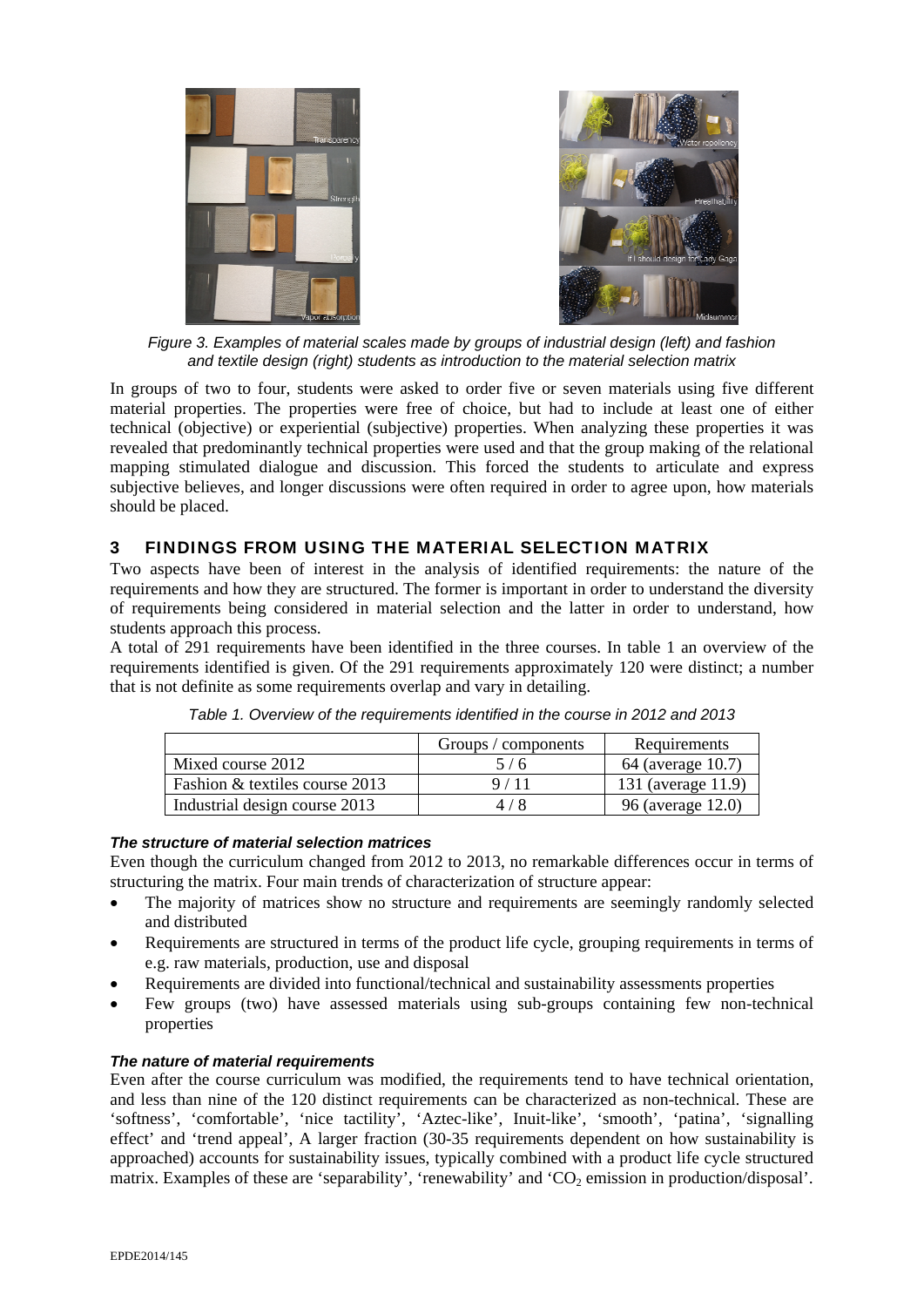Requirements are predominantly related to either production (raw materials, energy consumption, manufacturing processes etc.) or practice of use in terms of durability and maintenance (e.g. mechanical, chemical and thermal properties), which also has been indicated in a previous study based on the material selection matrix [18].

## 4 DISCUSSION

In constructivist and applied learning it is stressed that students should be left room for subjective interpretations of methods in order to develop individual practices [10], [11]. This has also been the case for using the material selection matrix in the materials teaching. It is difficult to conclude whether the matrix is a better material reflection and selection tool than others, as it has not been compared to others in the given context. The general expression among students is that the topic (materials selection and sustainability) is overwhelming and being required to reflect on and discuss materials selection in a structured manner is difficult.

With that said, students are challenged in multiple ways. They are being introduced to a structured selection method that forces them to reflect on their decisions, they are being introduced to a complex world of materials that can be fascinating, however yet frustrating and overwhelming to navigate in, and they have to do this within the boundaries of design for sustainability, which in itself and for even the trained designer can be a challenge. With a time frame of three weeks students express the necessity of spending time afterwards to reflect on using this method that challenges their awareness concerning product requirements and materials, as well as their use of methods in their practice.

The limited material knowledge the students have and the few lecture given in the course are by some means advantageous, as it gives open-mindedness, and encourages students to explore different kinds of materials without being (too) restricted by presumptions. Nevertheless it is also a challenge, as students tend to hold on to what is already known, and even though it is maybe not the vocabulary they would use to describe their practice preferences, technical attributes seem to be the predominant way to communicate materials. Stressing non-technical requirements and using a tool like the reflective semantic scale may have opened students' eyes to, how materials can be evaluated, but even further emphasis on non-technical properties is necessary.

Based on the analysis of the material selection matrix, it is proposed to introduce a modified matrix to provide structure and guide students in their material selection, though still challenging their reflection on material choices. This aims to provide a tool that further forces students to consider technical, experiential and sustainability assessment requirements on equal terms. The approach breaks with the previous liberal and open approach, but it serves to make experiential material characteristics more than just gimmicks or second rang requirements. Because sustainability assessment requirements can be both technical (e.g. raw materials, energy consumption, recyclability etc.) and experiential (e.g. prolongation of use based on emotional attachment), they are intertwined in the two otherwise contrasting categories of requirements.<br> **Material requirements** 



*Figure 4. Schematic outline of the modified material selection matrix* 

To ensure higher quality and relevance in requirements used, it is proposed to apply a prescribed number of technical and experiential requirements. In the 2013-Materials and Sustainability course an average of twelve requirements were used in the matrices. The requirements used were relevant in general but could be formulated more precisely. It is therefore proposed to introduce a matrix with twelve requirements that have to comprise an equivalent number of technical and experiential requirements, thus six for each. When further addressing sustainability issues on equal terms, sustainability assessment requirements account for three of the six in each.

## 5 CONCLUSION

The paper discusses the experiences with an educational tool, called the Material Selection Matrix, used to create material awareness. In three studies a total of 18 groups of students have used the matrix